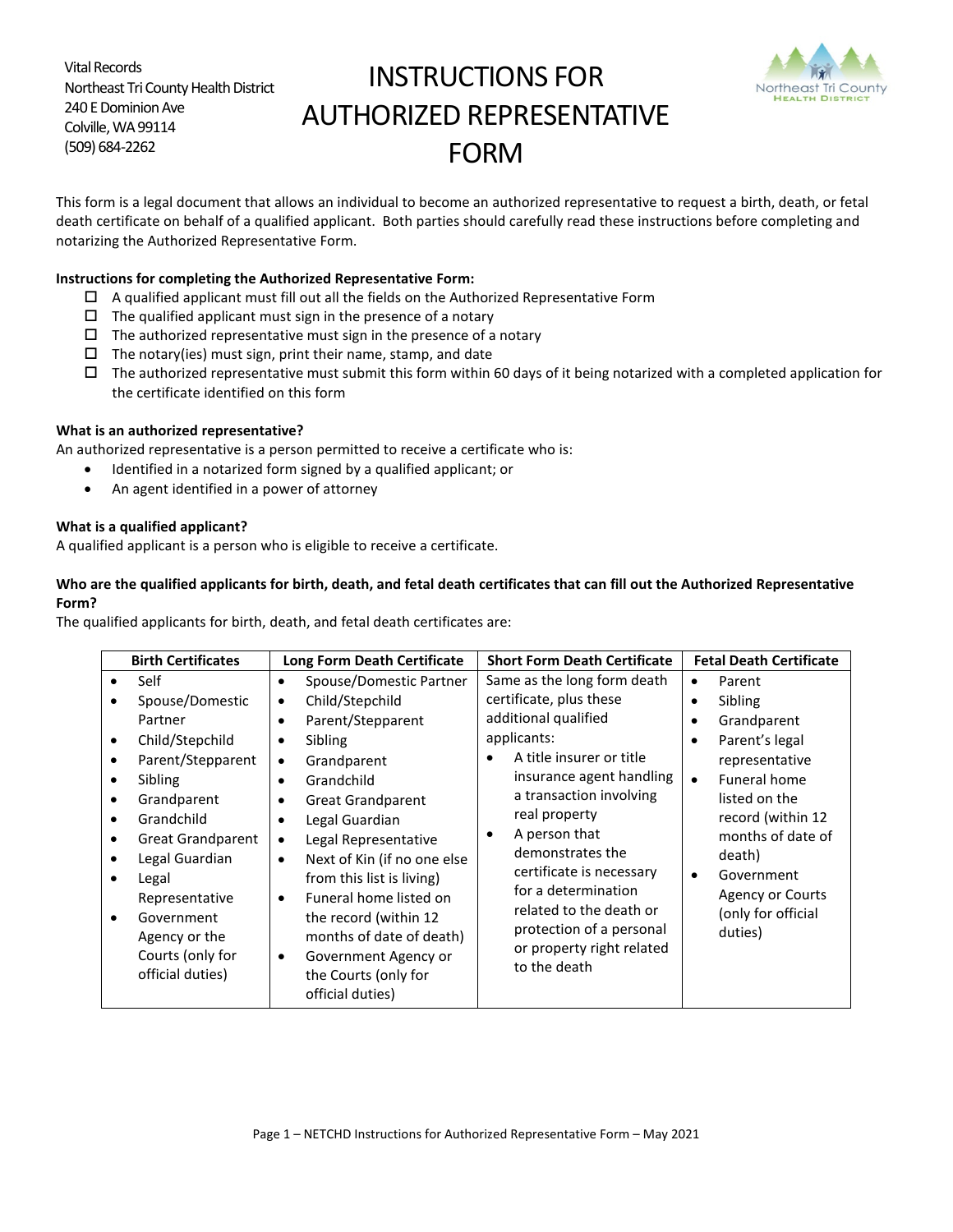#### **Can two different notaries notarize the Authorized Representative Form?**

Yes, two notaries can notarize the Authorized Representative Form. For example, if the qualified applicant and the person becoming an authorized representative live in two different states, they may sign the form in the presence of a notary in their state. Northeast Tri County Health District (NETCHD) will only accept one complete form, not two separate notarized forms.

#### **Can the Authorized Representative Form be used multiple times, and does it expire?**

The Authorized Representative Form is for one-time use only and must be used within sixty (60) days of the form being notarized.

#### **Once the Authorized Representative Form is notarized, what is the next step?**

Once the Authorized Representative Form is notarized, within sixty (60) days, the authorized representative can submit an order form for the certificate identified on this Authorized Representative Form.

To purchase a certificate of a birth, death, or fetal death record, the following is required:

- 1. An order form with required pieces of information
- 2. Documents proving identity
- 3. Documents proving qualifying relationship the completed Authorized Representative Form will serve as your eligibility documentation
- 4. Applicable fee(s)

For more information about vital records, please visit the Washington State DOH website at [https://www.doh.wa.gov/vitalrecords.](https://www.doh.wa.gov/vitalrecords) To obtain information on vital records services available at the Northeast Tri County Health District Colville office, please visit the NETCHD website at [https://www.netchd.org.](https://www.netchd.org/)